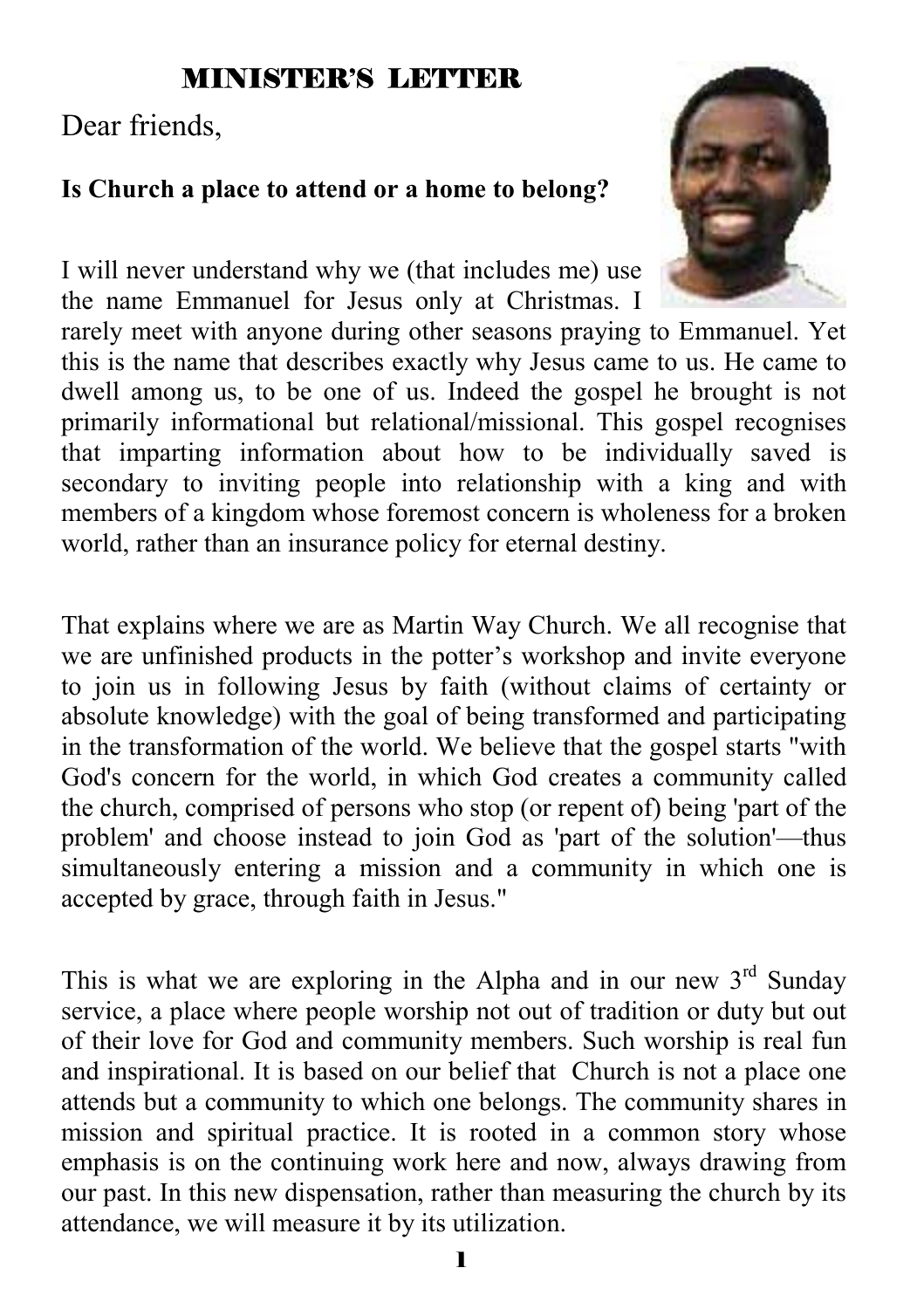I heard someone describe the church as fortress or social club that sucks Christians out of their neighbourhoods, clubs, workplaces, schools, and other social networks and isolates them in a religious ghetto. There it must entertain them and hold them through various means, many of them epitomized by the words *guilt* and *fear*. Thus Christians are warehoused as merchandise for heaven, kept safe in a protected space to prevent spillage, leakage, damage, or loss until their delivery.

We refuse to be one of those. Rather we are and continue to work to be a church that is an open community, welcoming strangers as Jesus welcomed all.

This is our 2006 Resolution, with God's help.



 $< 0 > -$ 

FAIRTRADE RECIPES Fairtrade Banana bread  **By television chef Michael Barry. Makes one loaf.**  225 g (8 oz) self-raising flour  $100$  g  $(4$  oz) butter  $150$  g  $(5 \text{ oz})$  caster sugar 450 g (1 lb) Fairtrade bananas (the gooier the better)  $\frac{1}{2}$  teaspoon salt 2 eggs 175 g (6 oz) mixed dried fruit

Pre-heat the oven to 180°C/350°F/Gas Mark 4. Peel and mash the bananas, and then mix all the ingredients except the dried fruit together. You can do this in a food processor, or by hand in a basin. When they're all thoroughly mixed, add the dried fruit. Spoon the mixture into a 1 kg (2 lb) non-stick loaf tin, spread it out evenly and bake it for 1½ hours. The loaf is done when a skewer pushed into its middle comes out clean. Cool on a wire rack before slicing.

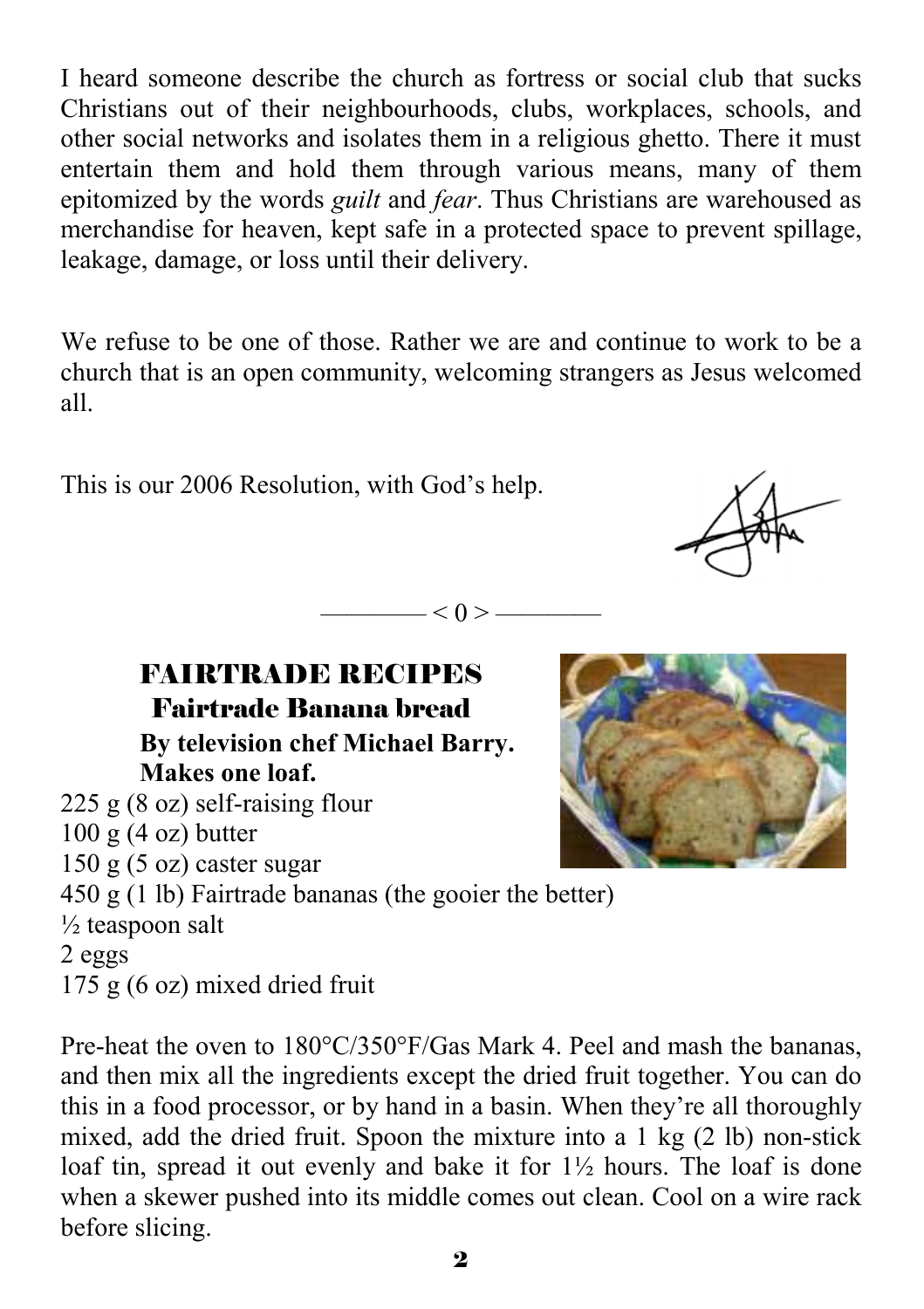### A LETTER FROM JOHN SWARBRICK THE CHAIR LONDON SOUTH-WEST DISTRICT

Dear friends,

It has been said that the rôle of a district chair is that of a circuit minister writ large. In that sense, the year has its own distinct rhythm, though one that is rather different



Stationing never goes away. To those of you unfamiliar with the system, it begins in May of any given year with meetings of presbyters and circuit stewards, as I and the District lay stationing representative David Lindsay outline the process by which presbyters and circuits test whether an invitation to an appointment should be extended or not—for September the following year. There are personal interviews with presbyters and their partners; there is a process of consultation arranged by circuit stewards with the churches concerned and the presbyter. And when an invitation is not extended, both presbyter and circuit face change, as each embarks on the 'stationing matching process'. My district chair colleagues and I meet over three rounds from late October to early January in an attempt to match presbyters to new appointments. Presbyters and circuits then meet to see whether that match will turn into an invitation to serve in a new appointment. We continue over those three rounds until all presbyters available for stationing in a given year are matched; and even beyond January the process continues until Conference in June when the 'stations' are confirmed, and new presbyters arrive for their Welcome Service in late August/early September. (A parallel, but rather different process takes place for deacons.) That's why stationing never goes away!

It is not, however, as simple as that thumbnail sketch suggests. The Methodist Church has a problem—and the problem is that we have more appointments available than there are presbyters to fill them. These short-

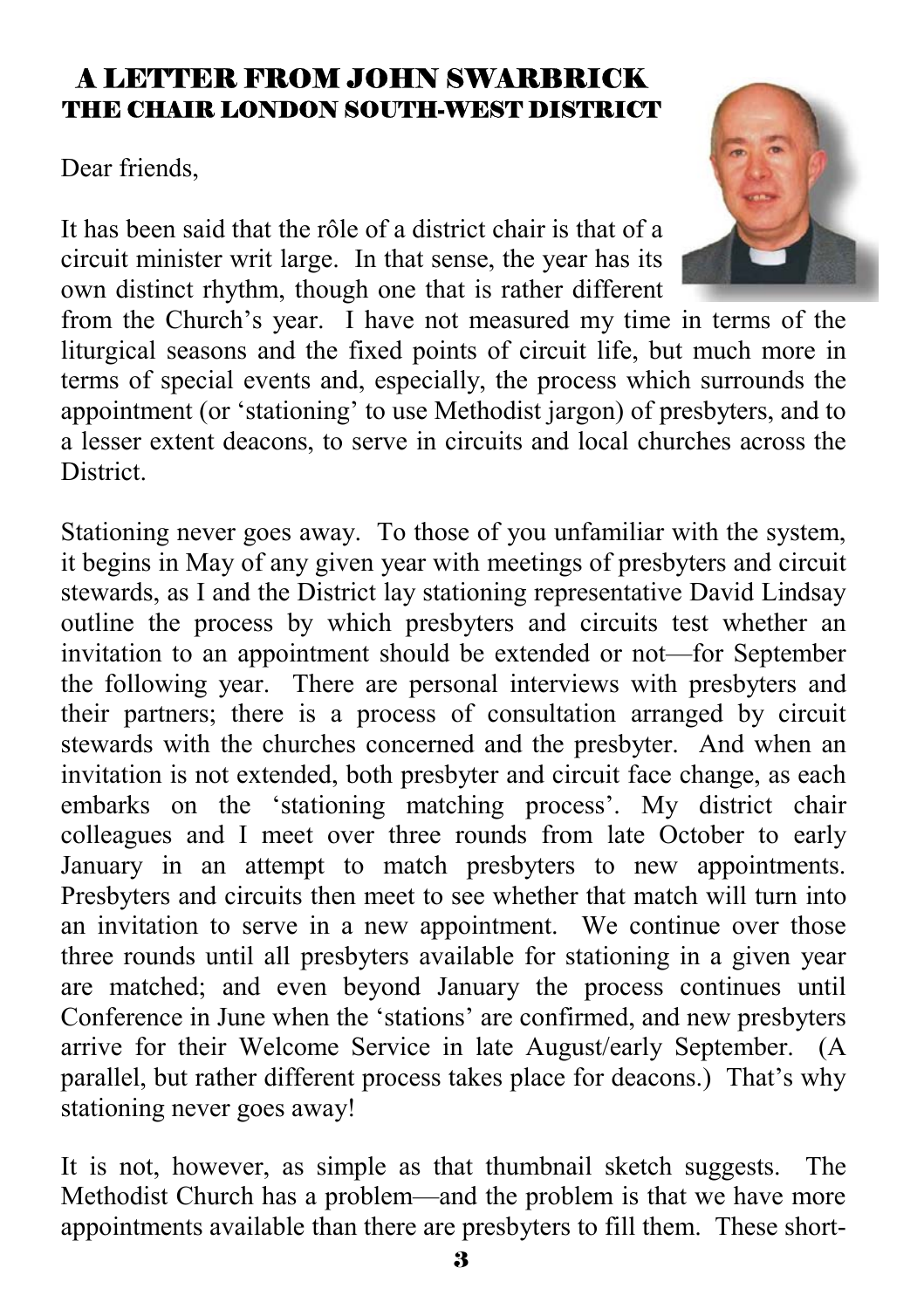ages have been with us for some years, but have been acute in the current round, as we have struggled with a shortfall of 50 presbyters. In the 2007 and 2008 rounds, that shortage will increase significantly because of a 'bulge' in ministerial retirements.

If all that sounds a bit of a bureaucratic jog-trot through what Methodism has to do in these circumstances, let me try asking a question. What is God saying to us? Is God saying something disturbingly pessimistic to us about a gently declining ecclesiastical institution? Or could God be saying something urgent and compelling to us about vocations to ordained ministry? There are things to be said in answer to both questions, but I want to focus on the second. These are extraordinarily demanding and complex times for Christian people, but I do believe that God still calls women and men to serve through the ordained ministries of presbyter and deacon. That is not in any way to devalue the many varieties of lay ministry which we exercise together as part of the ministry of the whole people of God; but it remains the case that churches and circuits continue to seek those who will respond to God's call to focus worship and service, learning and caring, and evangelism through these distinctive callings.

In other words, one way to address the current shortages would be for you who are reading this letter to consider whether you might have a calling from God to serve as a presbyter or deacon, or in some form of authorized lay ministry. Would you be prepared to put such a calling to the test, and for the Church to discern it with you? I am not asking this simply to ease the way for the chairs-designate in the London and South-East Districts, who will be dealing with stationing in the future. This is about much more than propping up the existing system and meeting the expectations of local circuits and churches. Methodist ministers are not 'Ministers of the Church'  $-$  as I sometimes see printed in the obituaries column of my morning newspaper — but 'Ministers of the Gospel'; they are not functionaries of an institution, but those who are called of God both to embody in their being and proclaim through word and action what the Good News of God's love in Christ can be for every person. To be a 'Minister of the Gospel' is increasingly going to mean how the Gospel and Christian values can be earthed and articulated in a much wider variety of ways than the standard expectation of a presbyter whose ministry is focused in a local congregation. (We have different expectations about the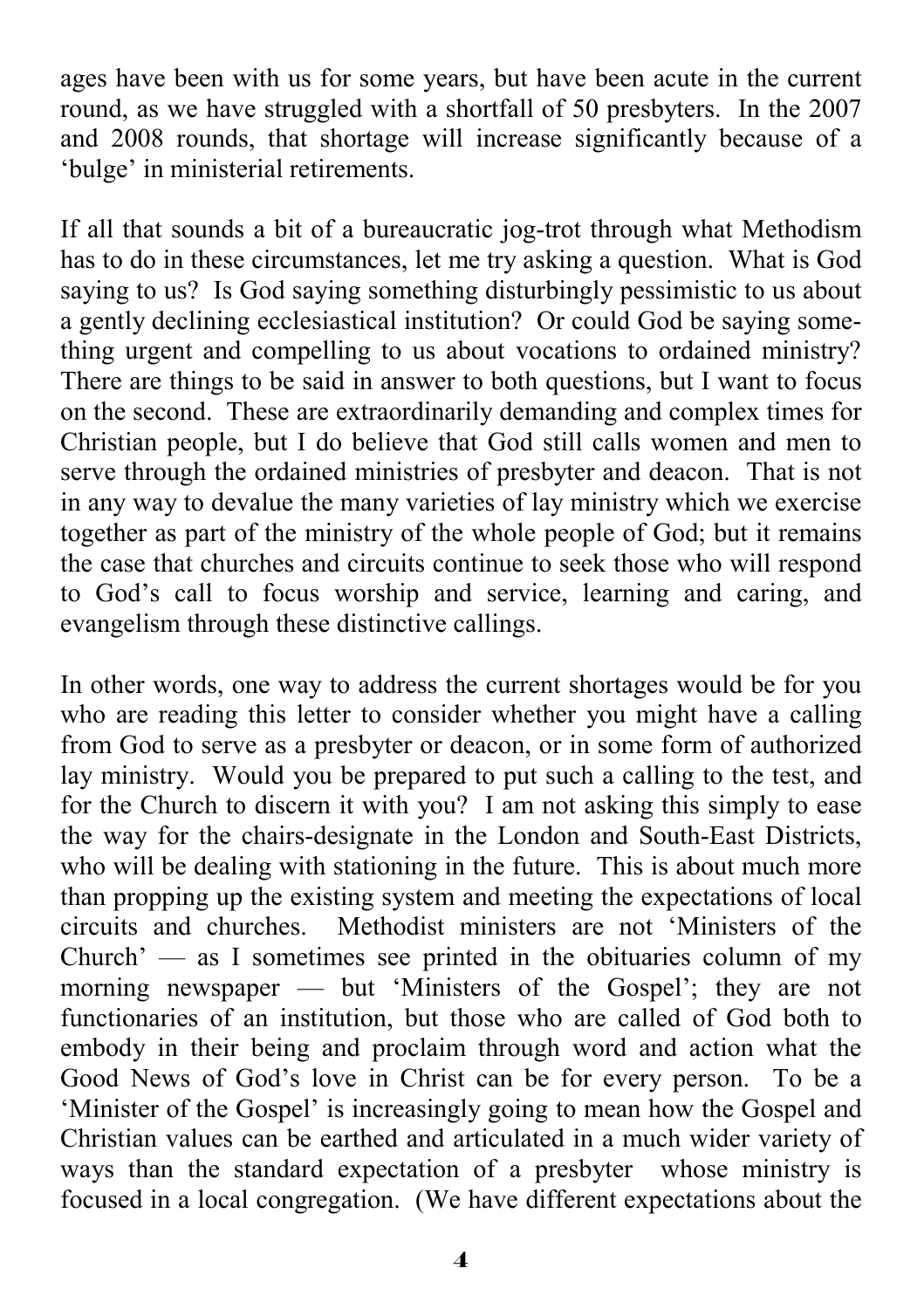ministry of deacons which is not so tied to the pastoral charge of a local church.) Such women and men will still be needed. Could it be you? But do we in addition have the courage to identify, train, equip and release others to minister in new and experimental ways? Could one of those others be you?

Best wishes,

 *Yours ever,* 

John

# ———— < 0 > ———— THOUGHT OF THE MONTH - FEBRUARY 2006



Often on the way to church I meet a lady from the local Baptist church. Our encounter always proceeds along the same lines. "going to church?" she asks. "Yes," I reply. "Have a good time," she says. "And you.." By that time we passed each other. The last time that happened I began to wonder.

Do we go to church "to have a good time"? If so, in what way? Perhaps in several ways.

When we meet together after the service we may "have a good time". Especially for those who live alone, the social aspect of fellowship and church-going is something which is much appreciated. We "have a good time" in the company of like–minded friends and we experience a sense of belonging.

We can "have a good time" if the hymns we sing are ones we like and we can really let ourselves go. Last night I took a Bible study at Wimbledon. There were only six of us but we raised the roof when we opened with the hymn "God is working his purpose out" – and we sang unaccompanied! Years ago I took a "Songs of Praise" service here at Martin Way. At the end no-one moved and several people were in tears.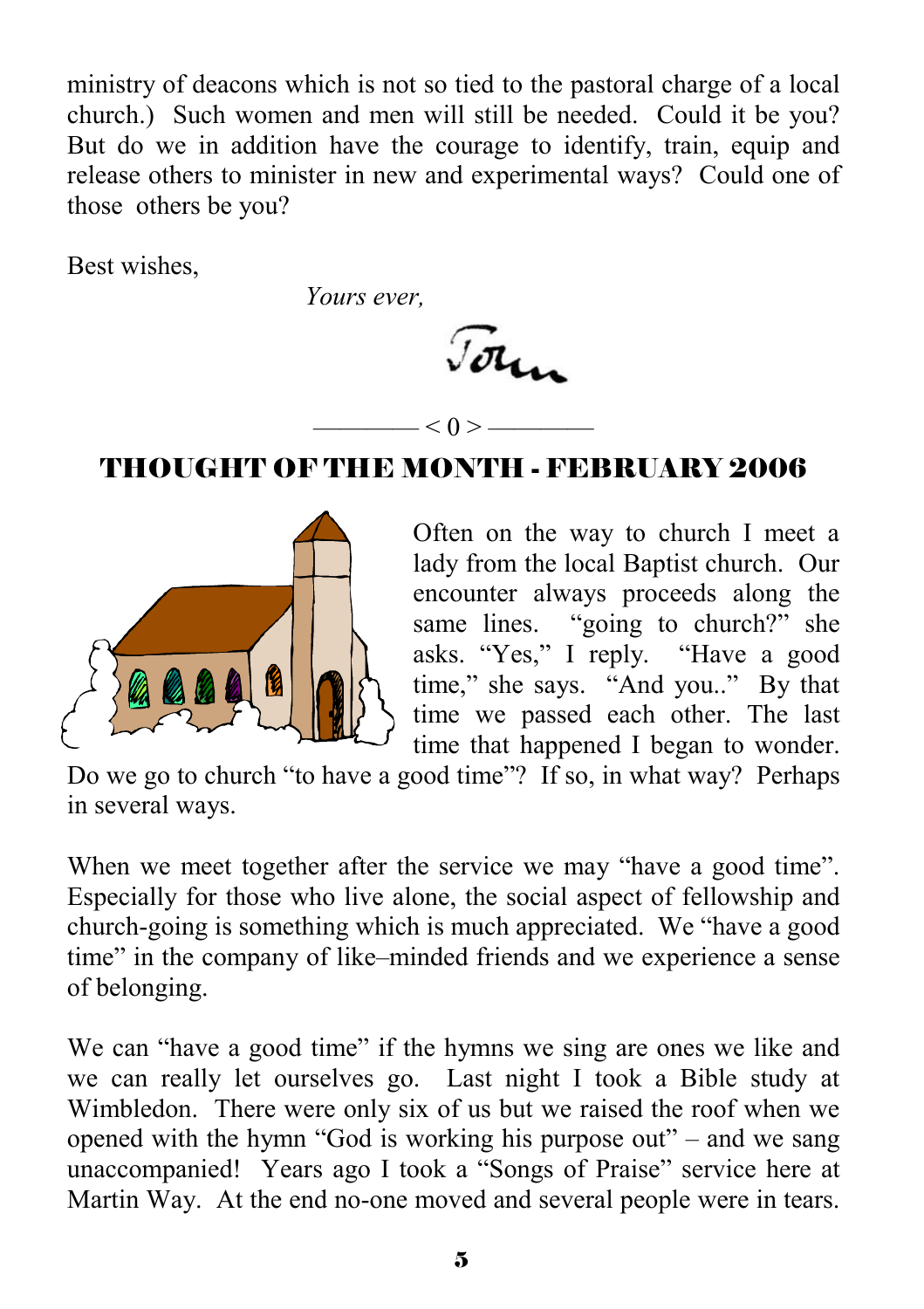Were they "having a good time" through being moved by something we had sung or by memories a particular hymn may have evoked?

We can "have a good time" if the service lifts us spiritually and gives us food for thought to take away with us. The need to be stimulated has to be met if we are to grow in faith and understanding.

But the best occasions when we "have a good time" are rare, Mountain-top experiences do not happen every week. If they did, they would be common-place and cease to be special. Their significance would diminish and their impact would be nullified. But all of us can look back on experiences which have led us to feel that God has come very close to us even for a short while. Over thirty years ago I was called upon at three hours notice to take the Christmas morning service at Central Hall Westminster because the minister had lost his voice. Behind me was the great organ being played by Bill Lloyd Webber (father of Andrew) and the Central Hall choir and I knew beyond any shadow of doubt that God was helping me throughout that service. There have been other times too, as well as times when God has seemed far away.

Come to church and "have a good time" – and when those rare mountain-top experiences come your way, thank God for them and treasure them. And when you have a "God seems far away" experience think about a Wayside Pulpit poster which said, "*If God seems far away, guess who's moved*."

*Bill Cox* 

# DISTRICT CHAIR FAREWELL DONATIONS

 $\qquad$   $\leq$  0  $>$ 

John Swarbrick has served as our District Chair for the last four years but will be returning to a circuit appointment in September this year.

A farewell presentation will be made at the District Synod on Saturday  $8<sup>th</sup>$ April and if you wish to make a donation please hand it to our Treasurer, John Butland, or any of the stewards. Alternatively you can send cheques to the District Treasurer made payable to "Methodist Church London South-West District" with a note to say that it is a donation towards a presentation to the District Chair.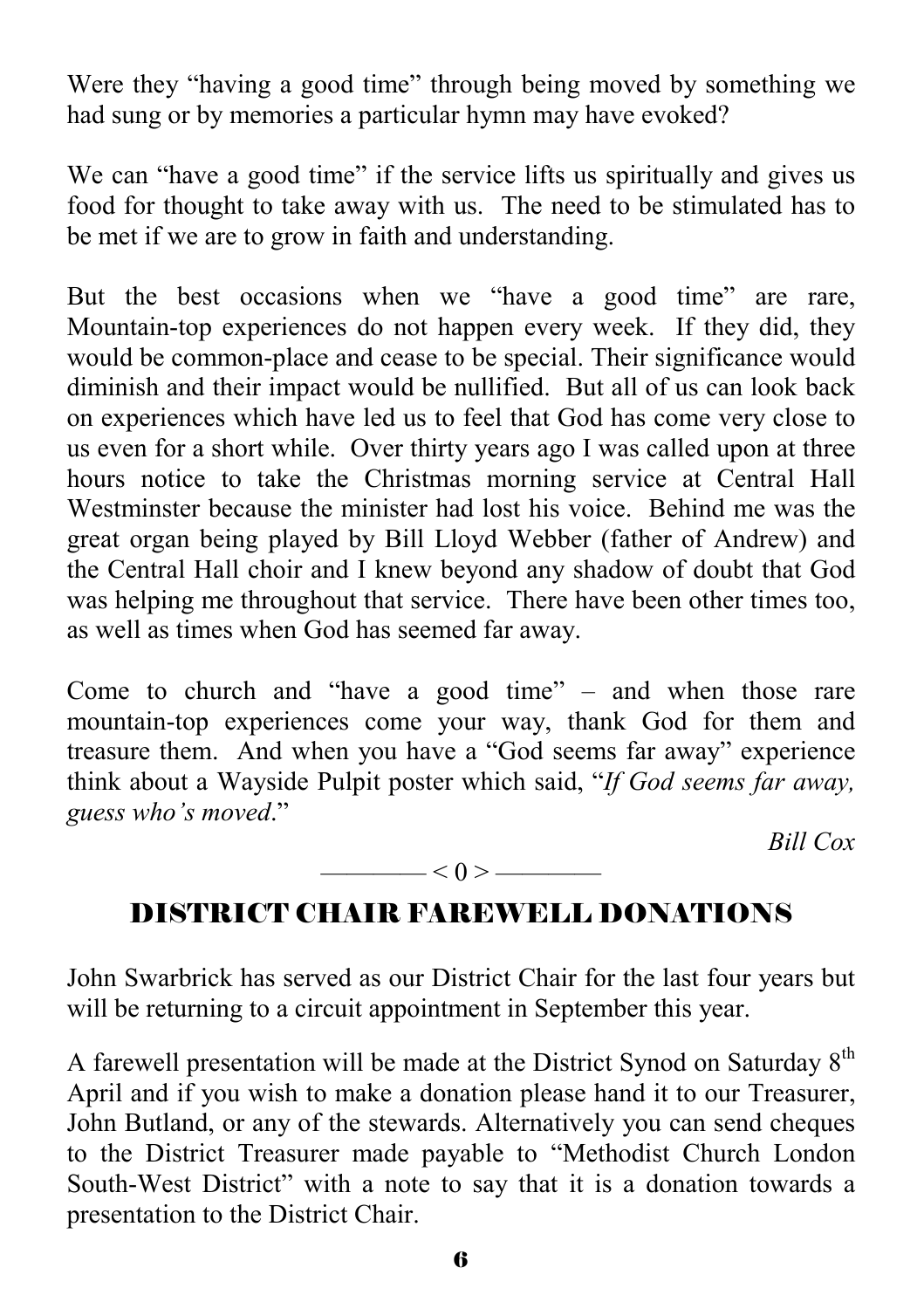

# CHRISTIAN SOLIDARITY WORLDWIDE

Some years ago at the Methodist Women's Lunch, I heard Baroness Caroline Cox speak about Christian Solidarity Worldwide, usually abbreviated to CSW. She spoke about visiting Burma and meeting with

persecuted Christians and how they had several miraculous escapes, on one occasion when they were carrying a rucksack full of forbidden bibles. I asked how one could find out more and since then I have visited the website (www.csw.org.uk) and received alert emails to take action or pray about persecuted Christians in difficult situations often after arrest or imprisonment.

CSW is an organisation that helps us to reach the parts of the Christian family who we feel for in so many ways but don't know how to respond to. Hidden from the world's eyes and unable to speak out, there are over 250 million Christians around the world suffering torture, imprisonment and even the threat of death for their faith.

Burma, China, Cuba, Egypt, North Korea, Pakistan, and Sudan - these are but a few of the many countries where Christians face serious abuse of their human rights and religious freedom. The lives of our persecuted brothers and sisters are precious to God. He calls us to defend the oppressed, comfort the broken hearted and speak out about injustice and persecution.

I recently became the Martin Way representative for CSW and would like to bring to your attention some of the cases.

In one of them, three Christian women have been sentenced to three years imprisonment having been found guilty of the charge of 'Christianization'. The charges against Dr Rebecca Laonita, Mrs Ratna Mala Bangun and Mrs Ety Pangesti, stem from their involvement with a children's holiday initiative called 'Happy Week'. The camp was organized for local Christian children but, with parental consent and supervision, Muslim children were also welcomed. The programme consisted of opening and closing prayers, singing songs, practical tutoring in reading, writing and mathematics and trips to parks and swimming pools. The initiative proved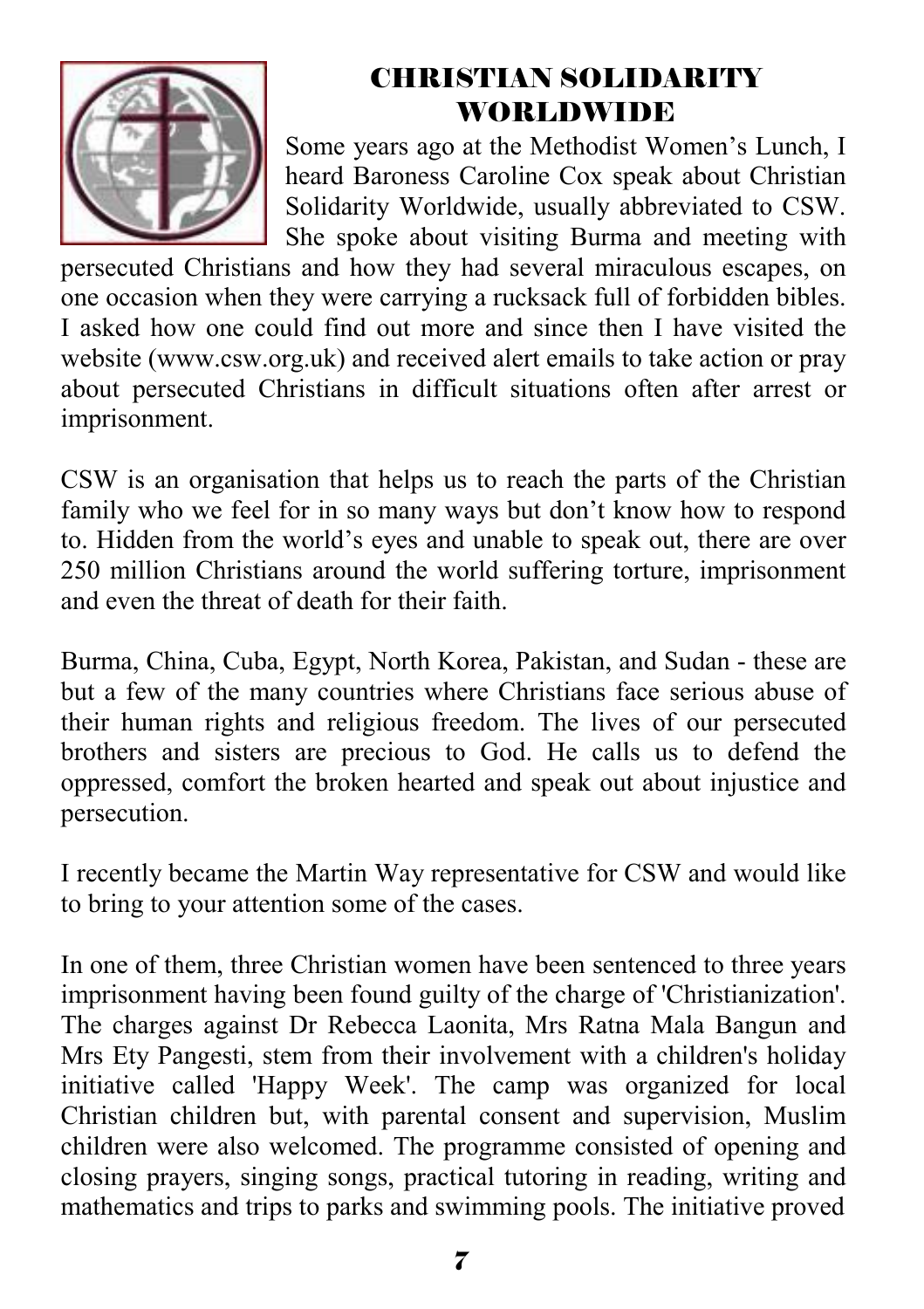so successful that it came to the attention of the local authorities. The women were arrested on May 13 despite the fact that all the children had full parental consent and none of the children had changed religion.

The case of 'Christianization' was brought against the women by the local chapter of the Indonesian Council of Muslim Clerics (MUI) who alleged the women enticed Muslim children to participate and tried to convert the children to Christianity by giving them gifts. The trial, which started on June 30, has attracted considerable national and international attention. A CSW staff member attended their trial and was able to meet with the women, prior to the sentencing. In his summing up, the prosecutor stated that a tough sentence (three years and a fine of 1.5 million rupees (about £90)) was sought because of the 'feelings of the crowd'. The three women have lodged an appeal.

Islamist militants regularly attended the court hearings. Some were members of a hard-line militant organization linked with Abu Bakar Bashir who is believed to be the spiritual head of a regional terrorist organisation.

In bringing the case, it seems that the MUI, were hoping to set a legal precedent from the Child Protection Laws of 2002 which would prevent Muslim children from attending Sunday schools or any Christian-led activities. However, moderate Muslim leaders have spoken out in favour of the defendants and the former President of Indonesia, Abdurrahman Wahid, asked for the case to be withdrawn.

Indonesia, the world's largest Muslim nation, enjoys a reputation for religious tolerance and freedom but it is clear that the militants' plans have dealt this a serious blow in West Java. CSW hopes to intensify its reconciliation and advocacy work in order to equip and support the church and interfaith community facing this nationwide crisis.

Please pray:

Thank God for the moderate Muslims who have spoken out against this injustice. Ask God to give strength and courage to the three women and their families.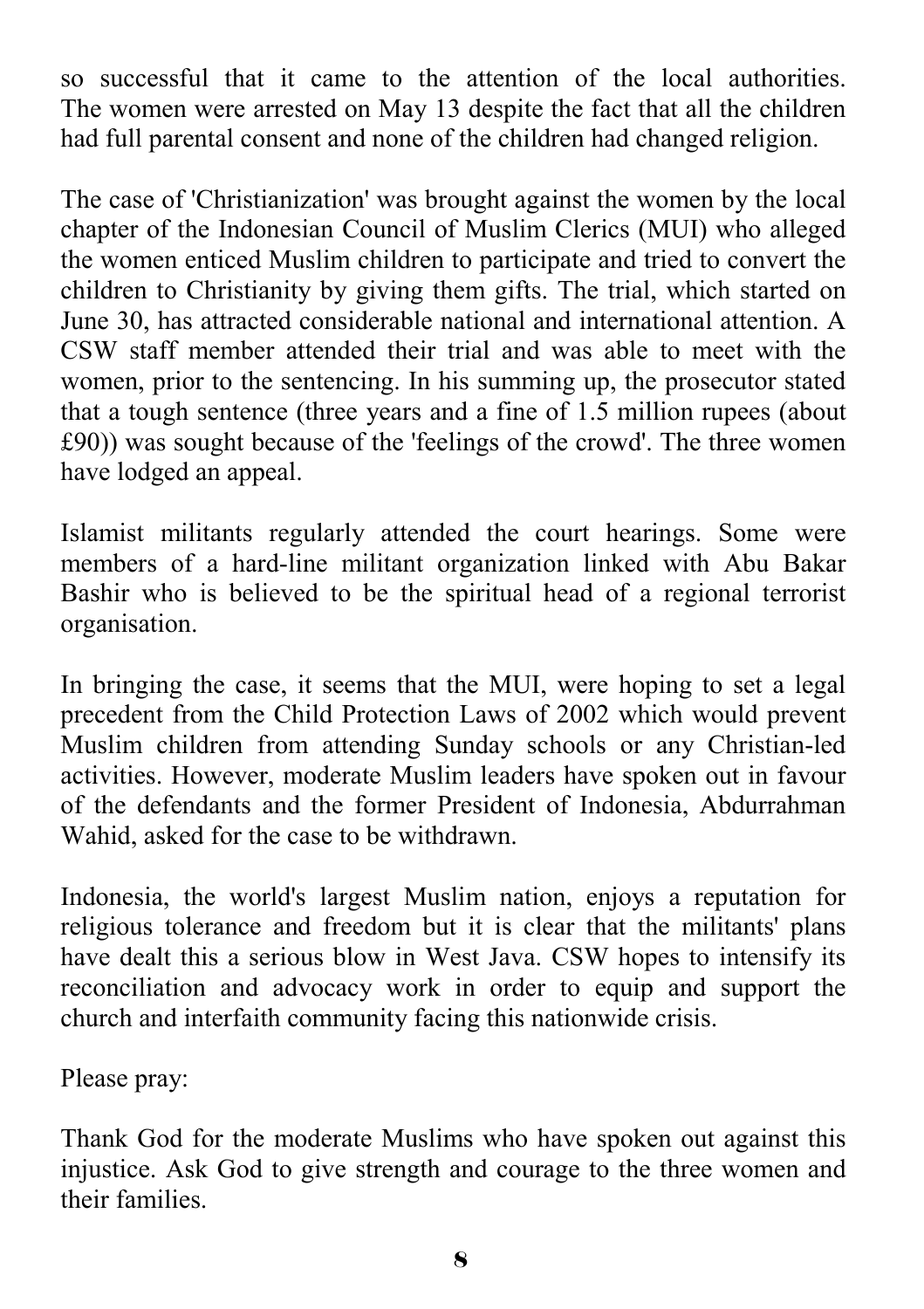Pray for justice in the appeal process.

I have put up some posters on the board that held the Christmas cards, and there are some Response magazines on the table below. This is the bi-monthly magazine of CSW.

*Joyce Plant*

$$
\overbrace{\hspace{1.5cm}}<0>\overbrace{\hspace{1.5cm}}
$$

### THANK YOU

Over the Christmas period donations were received for various organisations through special Services, Festivals, Collections and other means. Thank you to all involved.

### **Christmas Tree Festival:**

Christmas cakes - £187.00, Programme money - £76.00,

Refreshments - £93.00 - **a total of £356.00** 

This was divided equally between NCH Action for Children and MCW Rafiki Trust - £178.00 each.

# **NCH Action for Children:**

Carol Service - £35.00, Morden Station Carol Singing - £635.00, Christingle Service - £115.00, Christmas Day Service - £90.00, Christmas Tree Festival - £178.00 - **a total of £1053.00**

### **Church Christmas Post Box:**

Methodist Homes for the Aged - **£143.20**

### **Christian Care in Merton:**

Two retiring collections produced **£110.00**

### **Karen and Jennifer's stall:**

For MCW Rafiki Trust for two months produced **£92.00** 

*John Butland*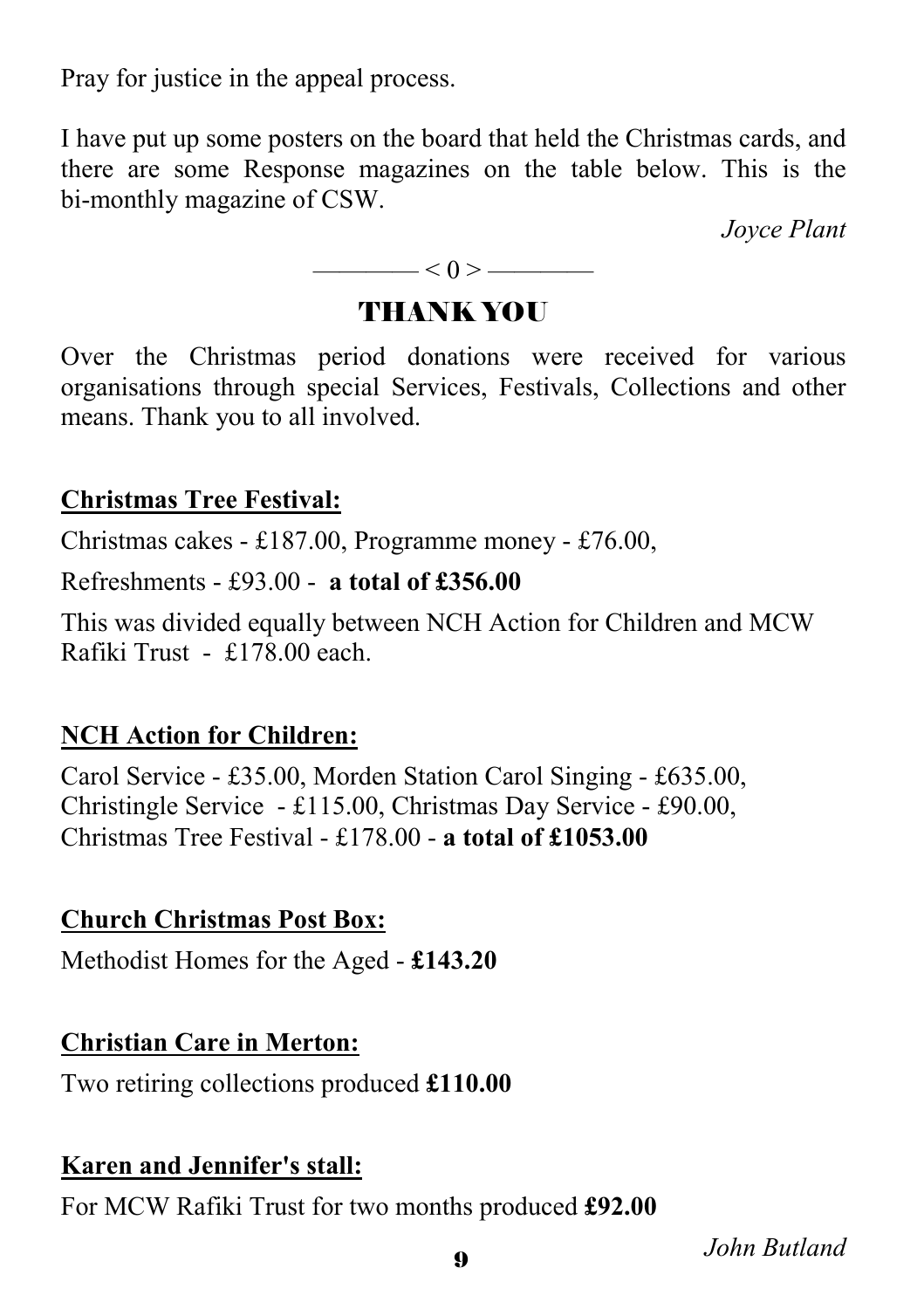### Reminiscences of a Journey to Kenya (part 2) 8th - 22nd August 2005 by Joyce Plant

#### **Thursday 11th August**

We went by coach to the village. We took the presents we had brought, as the coach was then returning to Nairobi, and in future most people would have to walk to and from the village. Some of us visited the villagers, others stayed and played with the children.

I went with Leo and Nick. We were escorted by John Nyota's sister, Frescia, and Isaiah, a neighbour. We visited yet another neighbour's smallholding. We walked beside fields of crops and on meeting some ladies standing and selling bananas, Isaiah bought a hand. They were smaller and sweeter than the ones we buy in England.



We arrived in a field with two wooden buildings, a wooden bench, a cow, and some hens, and a small fire burning in the middle, around which were laid some cobs of corn roasting. After we ate some fruit, Isaiah's daughter, Naomi collected two eggs from the henhouse, which were boiled and given to us and we shared them. Leo had a good supply of cleansing wipes! Isaiah's daughter also demonstrated milking the cow, and they made us hot sweet tea. There was a second small fire burning in the shed which was used for the tea and eggs. There were two or three dogs wandering about. We passed plenty of fields and the ladies selling bananas, but I did not see any houses. The village is very straggly, with houses presumably built on the land they own, and not clustered together as would be the case in England. Perhaps England was like this when we



were all farmers or smallholders. A few centuries ago, probably.

I think England was probably always different, and that houses were built in the centre of the community with the fields stretching out to the outside. Any comments?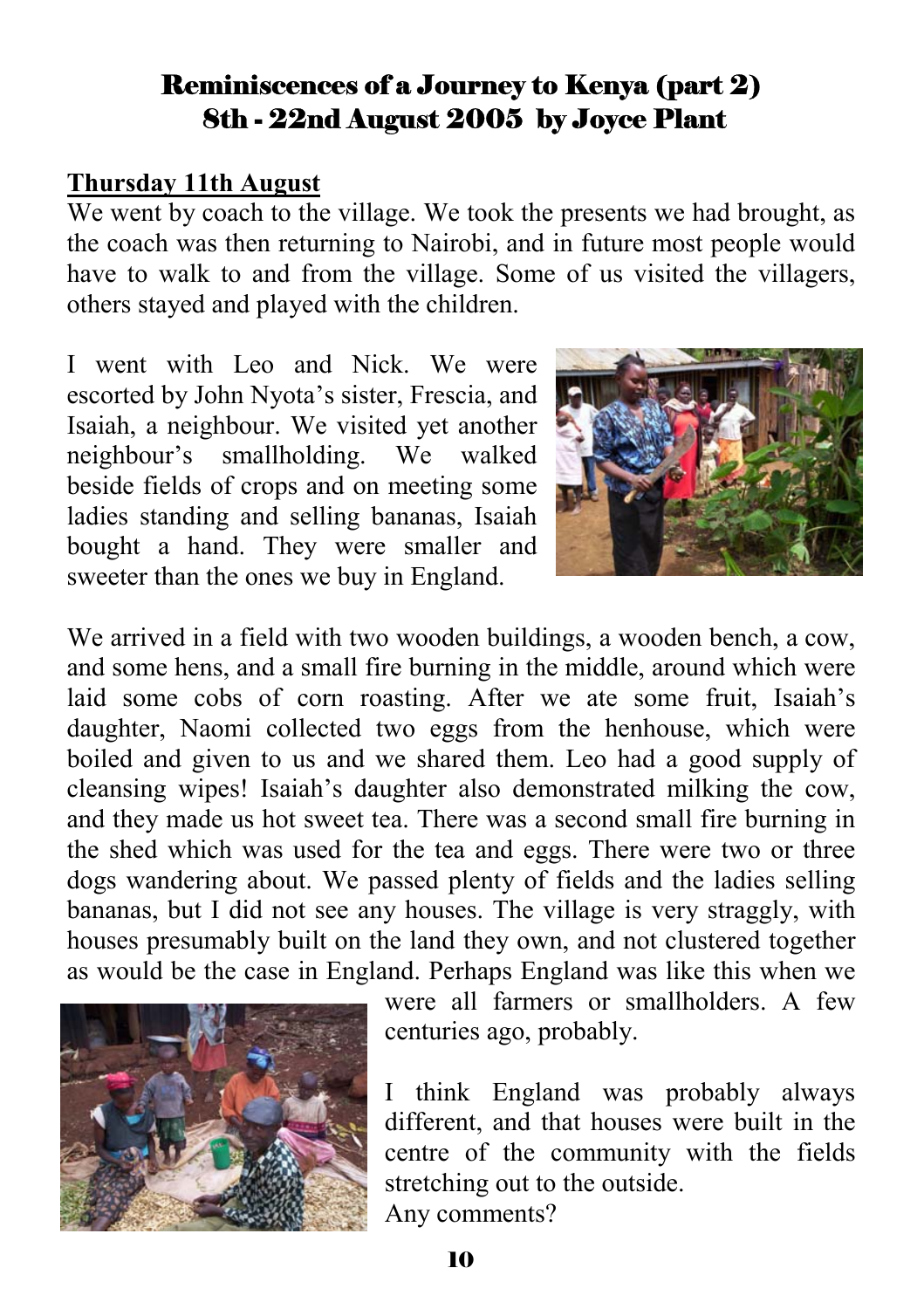The owner of the field arrived, an elderly gentleman, tall, thin and shabbily dressed. Frescia says he has a lot of land and is wealthy. He grows 'meera', which is harvested as a drug and is the most valuable cash crop. We saw meera, sweet corn, which they call maize, sweet potatoes and bananas growing. When we



left we walked through the neighbour's banana plantation and also picked some meera, a smallish shrub with reddish coloured stems.

Most people had to walk back to the village, but John took good care of me, and I ride in the front of the van. Betty rides in the back. She later decides not to do this again as the back door had to be locked and there would be no way out in the case of an accident!



Tonight when we arrived back at the village we found buckets of hot water outside the dormitory, for which we were very grateful. Most of us had a good wash, and a lot of us finished up by soaking our feet! The younger girls were getting quite concerned about being unable to wash their hair and the fact that it was getting

greasy, so they had plaited and tied it back. They could not understand why the older ladies did not have the same problem! This was however one of the benefits of staying in the hotel and we were all glad of the opportunity of washing our hair.

We had been told that Baraimu would be very dusty and I did not think it was as bad as I had expected, and was not unduly troubled, but certainly a lot of red dust came out of our hair, when we eventually did wash it.

### **Friday 12th August**

We again went to the village and I again had a ride in the van. I might have managed the walk, but perhaps it is as well I didn't have to try. Betty did the walk on several occasions! I spent the day near the church and the members of the party, who had stayed and played with the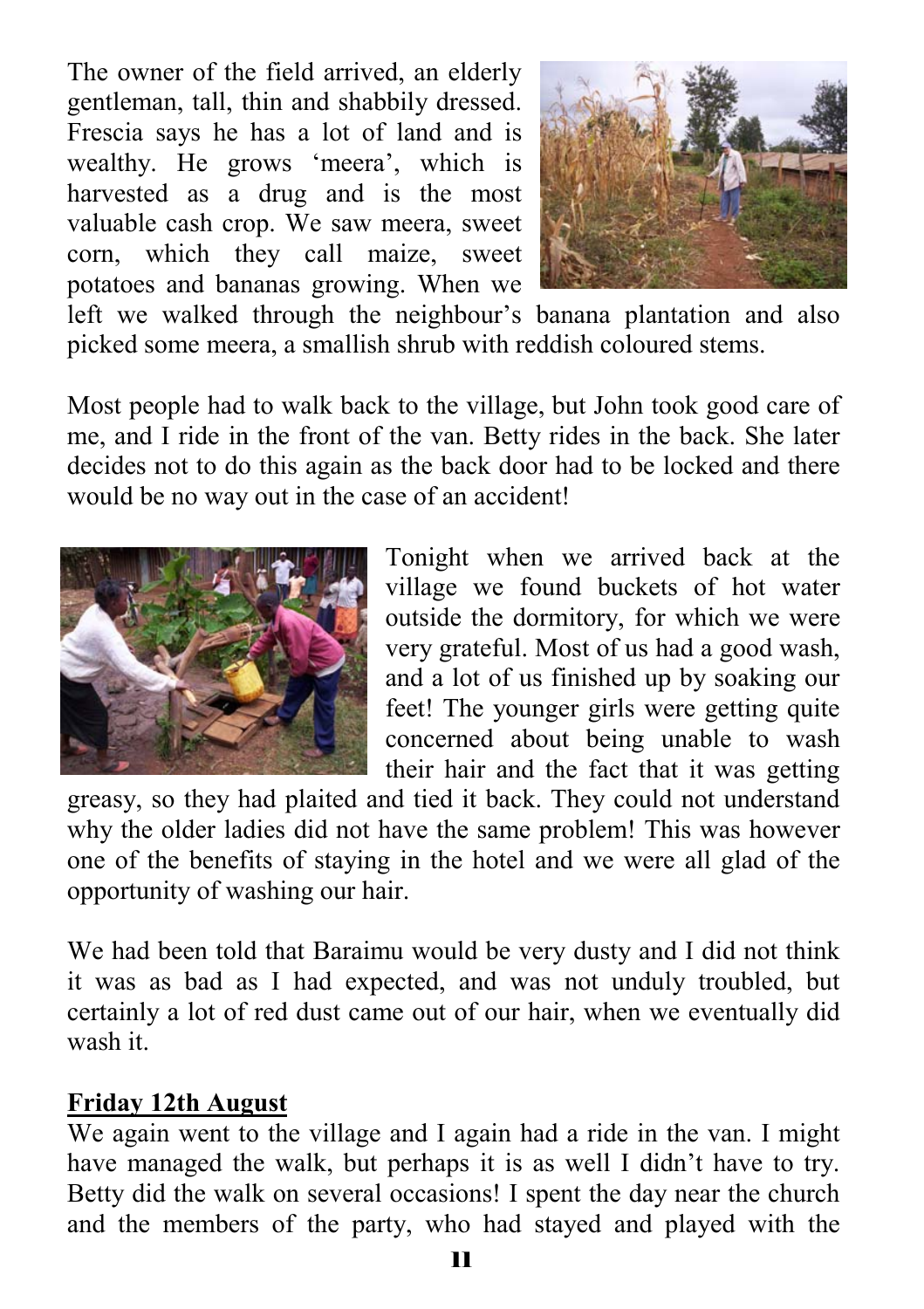children on Thursday, had their chance to visit the village. The villagers were friendly and helpful and if ever I was standing a chair always appeared behind me.



Today I met Gerald and his daughter and baby grandson and had a long chat with Gerald. Quite a lot of people stayed in the village overnight with various families. I decided, at the last moment not to stay in the village overnight, because it seemed like too much hard work to dismantle the mosquito net and refit in the village and

have to replace on the bed at Kibuline on the next night. I am very envious of Barrie visiting so many homes!

I haven't yet mentioned the water toilet, and small basin for hand washing that the villagers had installed for us, near the church. It was supplied by water from a large tank.

Edith took us back to the village this evening and both Betty and I had a very comfortable ride in a nice car. Edith was one of the ladies who had helped us settle in on the first night, and had stayed around for a long time to see that we were comfortably settled. I later heard that she was the one who had taken Simon to be checked over at the hospital, and then had taken him to their home for the night. The next morning she also took him out and bought him a nice Kenyan shirt and a pair of trousers! Amazing, the kindness of the Kenyan people. Again buckets of hot water!

#### **Saturday 13th August**

The coach arrived this morning and took us to Maua Hospital, on the way picking up all the visitors from their hosts. Simon stayed with Edith and

her family until the evening. We had a small tour of the new block of Maua hospital which comprised a maternity unit and a fracture ward. We then had a good ride round Kenya and saw lots of tea plantations, ending up at a tea factory. We were unable to gain admission because the manager who issued the permit had moved to another

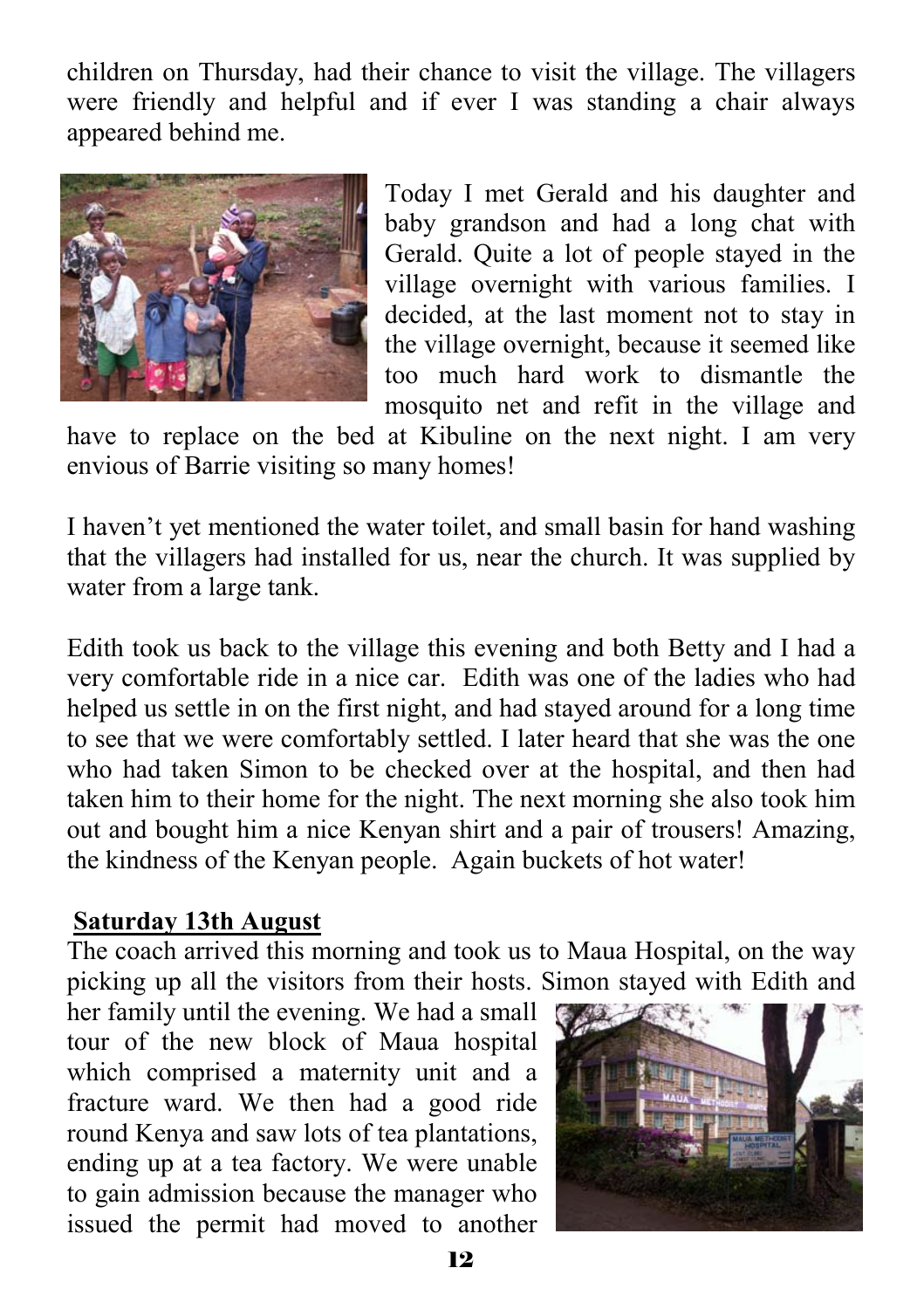

factory. It was decided to go back to the village ready for the service, which was late starting and it was nearly dark. It was dark when the food was served. We then returned to Kibuline school and more buckets of hot water. We again washed in the dormitory. I don't know that we ever used the washroom.

#### **Sunday 14th August**

We rose early this morning, our last at Kibuline school. Some of us felt that we would have liked longer in the village, getting to know the people better. Perhaps it would be necessary to have some structured activities if we did spend longer there, but I still feel we should have spent at least another day or two there.



Something to think about for next time! We packed up and left for a service at the church at 9.00am. We said our final goodbyes to all who had turned up and it was quite sad. We then left on a trip to a trout farm,



where monkeys live in the trees. On the way we crossed the equator and saw how the water goes down a drain in a different direction to the north and south of the equator and straight down on the line. There were lots of shops in a line to the north and south of the equator, and many people bought all their presents. Alright if

you don't mind haggling! We had a good lunch, which was spoilt by the loss of Jenny's handbag. We had to visit a police station to report the theft. A tiny little building, with a small housing complex built in the same area.

It was then decided to return to Nairobi that night, as visits would have to be paid to the embassy and airport before we would be able to fly to Mombassa. We were lucky to be able to stay another night at the Methodist Guest House!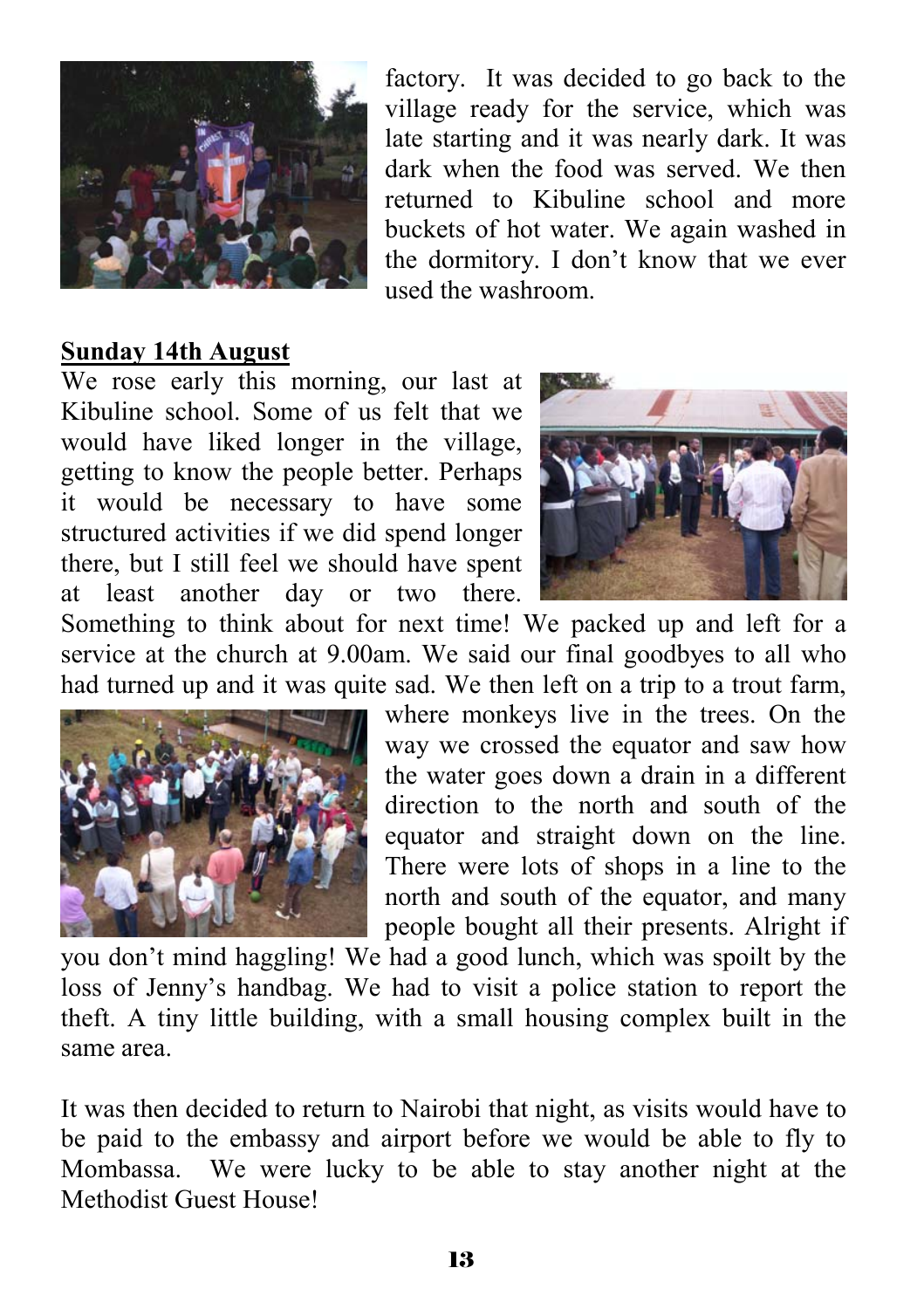# PUZZLE CORNER ONE

Due to an error in the printing of the Christmas Word Search in last Issue we felt it only fair to give you another go, but with the correct word square!

| O  |         | S V S E |            |         |             |     | K A P G C C L H S W S P O J L N Q V I R         |       |         |   |                           |       |    |              |               |         |       |         |       |             |         |            |         |              |
|----|---------|---------|------------|---------|-------------|-----|-------------------------------------------------|-------|---------|---|---------------------------|-------|----|--------------|---------------|---------|-------|---------|-------|-------------|---------|------------|---------|--------------|
| J  |         | K U N   |            | H       |             |     | O X M J H X D F A F A O J N O K                 |       |         |   |                           |       |    |              |               |         |       |         |       |             | A W     |            | Y       | R            |
| V  |         | W V     | S Q        |         | E           |     | D I                                             |       |         |   | R J O M R Q S M B W G     |       |    |              |               |         |       |         | B     | $\mathbb P$ | D       | D          | R       | G            |
| S  | B       | К       | A          | Е       | Y           |     | P I                                             |       |         |   | Z C O M S D F T R K       |       |    |              |               |         |       |         | Y O W |             | F       | Ν          | G       | $\mathbf P$  |
| S  | E.      | B       | R          | F       | J           | S   | H                                               | Е     |         |   | F F V R R Z S Q G         |       |    |              |               |         |       | H       | L N   |             | B       | S          | A O     |              |
| R  | U       | $\circ$ | H          | Е       |             |     | TYQEIXAWEGI                                     |       |         |   |                           |       |    |              |               | AH      |       | E       | T.    | Е           | G       | X          | $\circ$ | E            |
| I  | V       | R P     |            | T       | B           |     | K B R R C P L T V R V G F                       |       |         |   |                           |       |    |              |               |         |       |         | H C   |             | D       | F          | W U     |              |
| С  | $\circ$ | X       | N          | F       | U           | М   | E                                               |       |         |   | A S D B P W K H I X D R H |       |    |              |               |         |       |         |       |             | C X     |            | N V     |              |
| X  | AG      |         | H C        |         | S           | S   | E                                               |       |         |   | A B A S V S               |       |    | $\mathbb{I}$ | C S           |         | D O   |         | Е     | $\mathbb P$ | T       | $\circ$    | X X     |              |
| D  | T.      | R O     |            | E       | Е           | Т   |                                                 | M C T |         |   | L X S Y A R O M           |       |    |              |               |         |       | $\circ$ | E     | Е           | $\circ$ | Т          | B       | S            |
| Ε  | S       | C       | $\bigcirc$ | J       | B           | Т   | H                                               | S E   |         |   | G G L O V E               |       |    |              |               | S       | E     | W       | W     | S           | Υ       | T          | Ε       | L            |
| Ο  | D       | S       | C.         | L       | - S         | т   | O G O                                           |       |         | D | LKPW                      |       |    |              | H             | X       | H     | W       | I     | O           | V       | $\bigcirc$ | B       | $\mathbf{J}$ |
| Ζ  | S       | D       | $\circ$    | T.      | S           | C.  | H                                               |       | R I S   |   | T                         |       |    | MAST         |               | R E     |       | E       |       | S J         | Е       | $\circ$    | W       | Y            |
| O  | Ρ       | J       | R U        |         | $\mathbb C$ |     | I M R Y L S T                                   |       |         |   |                           |       |    |              | N B A U       |         | L O   |         | Е     | N           | F       | C          | AJ      |              |
| Β  | C       | Н       | H          |         | S O G       |     | N                                               |       | A B S   |   | - S                       | T I   |    | H            | F E           |         | H H M |         |       | B           | B       | D          | Ζ       | $\circ$      |
| V  | C       | H       | R          | T.      |             | S S | I G N                                           |       |         | T | BAJFOX                    |       |    |              |               |         | T     | H       | E     | P           | G       | S          | U       | R            |
| Ρ  |         | A N T   |            | $\circ$ | М           | I M |                                                 |       | E E G E |   |                           | L M F |    |              | T D E         |         |       |         | QΝ    | N           | L T     |            | O V     |              |
| S  | Т       | Ν       | E          | S       | E           | R   | $\mathbb{P}$                                    |       | Z N R E |   |                           | JDT   |    |              | М             | B       | B     | R       | T     | A           | H       | O          | ъT.     | N            |
| R  | T.      | $\circ$ | H C        |         | L E G       |     |                                                 |       |         |   | N A I S R T               |       |    |              | A S B O X S W |         |       |         |       |             | G       | C          | U L     |              |
| H. | G       |         |            |         |             |     | A G L I O C Z N N D C R W T                     |       |         |   |                           |       |    |              |               | $\perp$ |       | O Z K   |       | T           | S       | Κ          | T       | H            |
| O  |         |         |            |         |             |     | H L K W O N S Z W                               |       |         |   | O O Y R O K B R Y P U Y   |       |    |              |               |         |       |         |       |             |         | T          | E       | I            |
| Y  | O       | B       | U          | A       | 王           |     | O V                                             |       |         |   | Z D C M I                 |       | QI |              | W B           |         |       |         |       | U H X R C N |         |            | P       | U            |
| М  | D       | P       |            |         |             |     | W G B G V                                       |       |         |   | X T R Q P K P I K U K C K |       |    |              |               |         |       |         |       |             | B       | G          | S       | - J          |
| S  | Т       |         | H G        | $\top$  | N           | R E |                                                 | T     | N       | I | W                         | D     |    |              | LOCIRGW       |         |       |         |       | Е           | S       | S          | E.      | B            |
| Ζ  |         |         |            |         |             |     | A O V L N M M J R S Y N L O L K E U M Y H Y U F |       |         |   |                           |       |    |              |               |         |       |         |       |             |         |            |         |              |

| ANGEL CHOIR      | COLD WINTER NIGHTS SHEPHERDS |                |  |  |  |  |
|------------------|------------------------------|----------------|--|--|--|--|
| BABY JESUS       | DECEMBER                     | SNOW           |  |  |  |  |
| BETHLEHEM        | FATHER CHRISTMAS             | STABLE         |  |  |  |  |
| BOXING DAY       | GLOVES                       | STOCKINGS      |  |  |  |  |
| CAROL SINGERS    | JOSEPH                       | THREE WISE MEN |  |  |  |  |
| CHRISTINGLE      | MANGER                       | TURKEY         |  |  |  |  |
| CHRISTMAS CARDS  | MARY                         | WARM FIRES     |  |  |  |  |
| CHRISTMAS LIGHTS | PANTOMIME                    |                |  |  |  |  |
| CHRISTMAS TREE   | PRESENTS                     |                |  |  |  |  |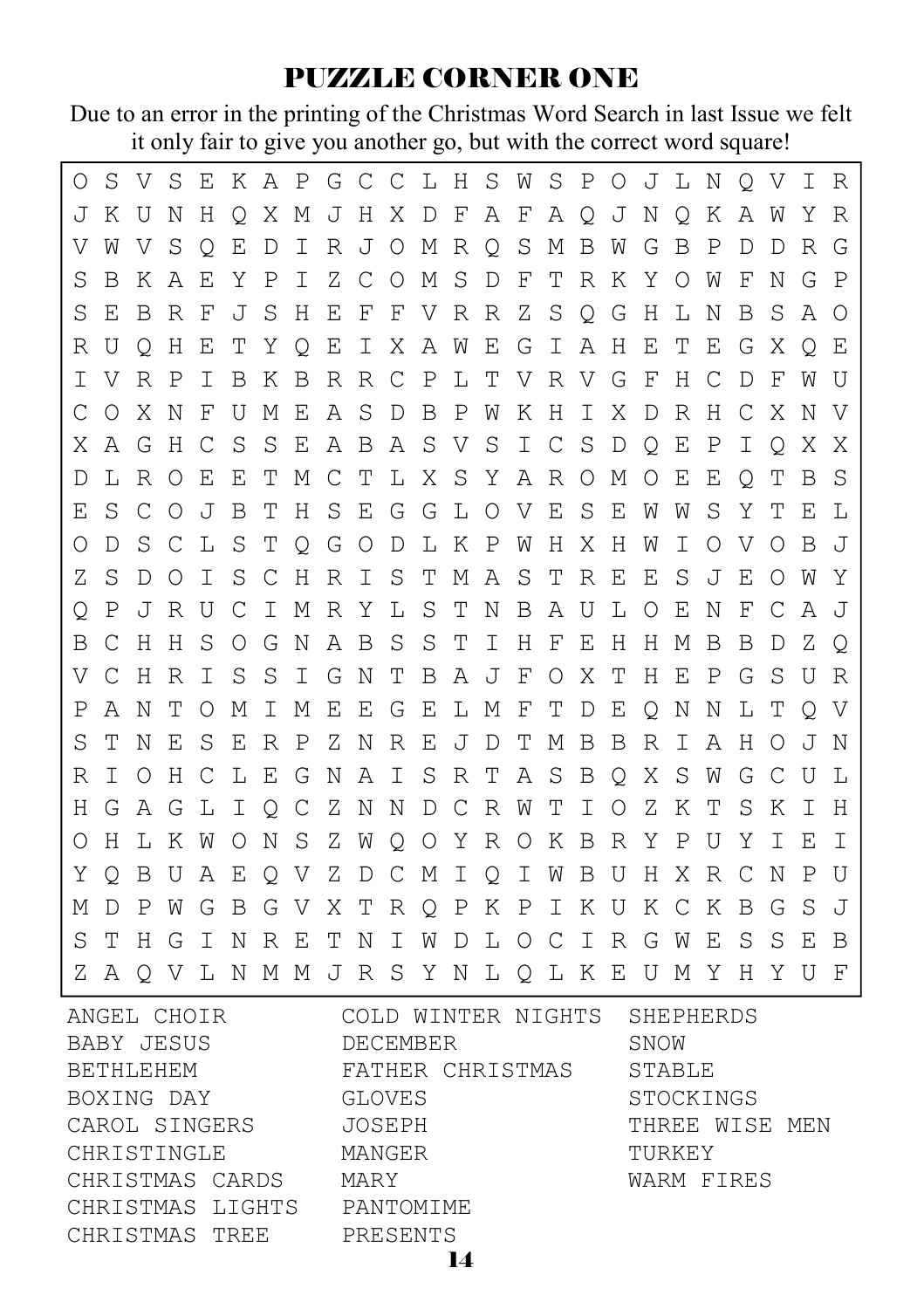# PUZZLE CORNER TWO



### **Across**

- 1. Animal killed by Peter
- 6. Susan's gift from Father Christmas
- 8. Aslan's place of death
- 9. Castle of the High Kings & Queens
- 10. Tree of Iron in the woods

# **Down**

- 1. Entrance into Narnia
- 2. Edmund's favourite sweet
- 3. Mr Tumnus is one of these
- 4. Game played by the children
- 5. Season lasting for 100 years
- 7. Wartime city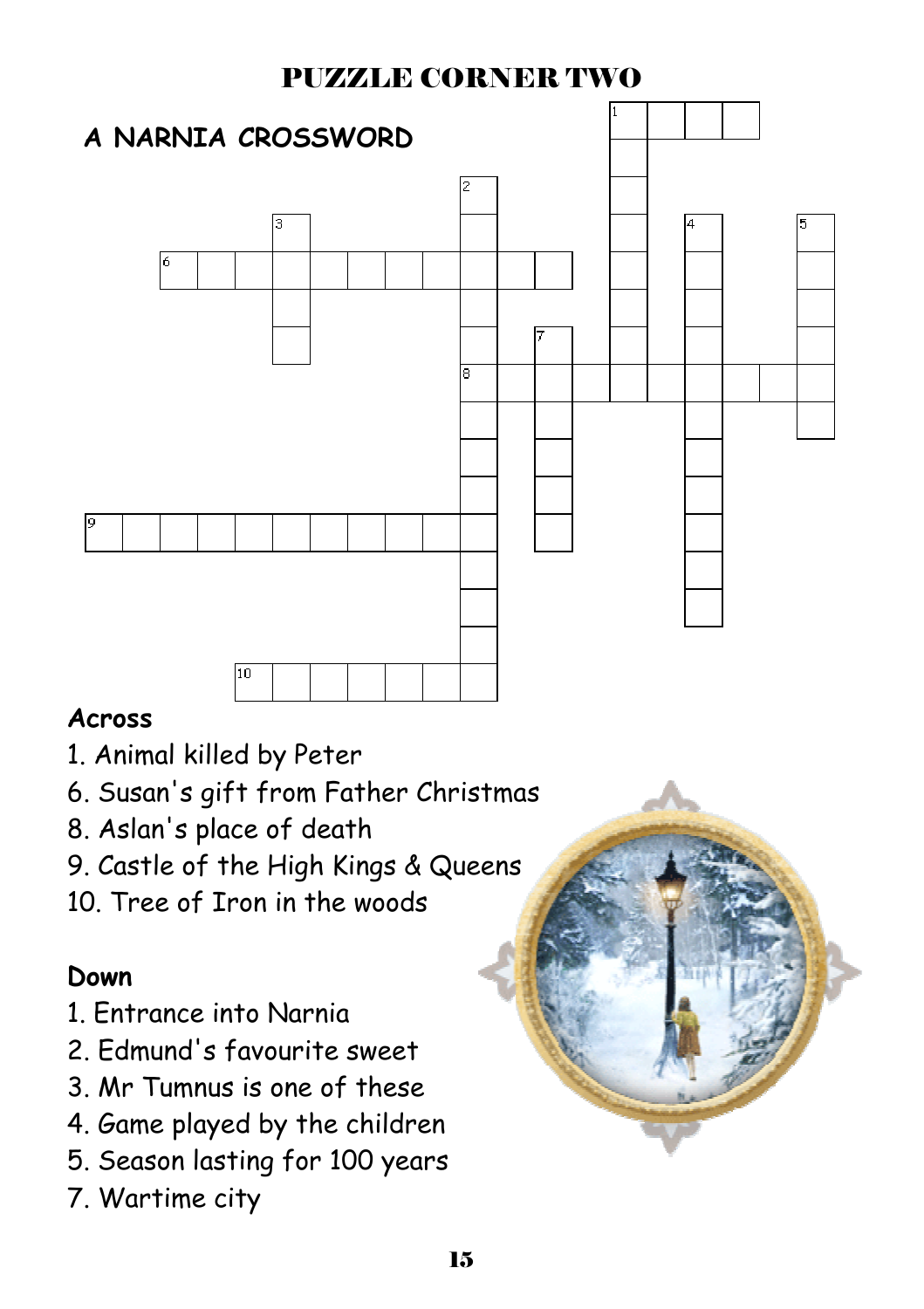# WOMAN'S WORLD DAY OF PRAYER



Once a year, this special day and its services that are held all over the world, unite the women of the world in prayer. Churches in England have been taking part in this for over 70 years.

Thank you to those of you who have responded and pledged your support in so

many ways for the Evening Service here at Martin Way on Friday 3<sup>rd</sup> March at 8pm. To those who haven't offered to help, can we count on **YOU** to come and support this service by your presence please? Faith Nyota will be giving the address.

The Morning Service is at 10.30am at St. Winefride's Church Hall, Bridges Road. If anyone needs transport for either service, please phone Mary Heaton on (020) 8395 6130 or Joyce Plant on (020) 8540 4221.

#### $\leq 0$  >  $\equiv$

### HAPPY BIRTHDAY!

John is excellent at getting us all to sing Happy Birthday to those who are celebrating a birthday within the church. But just how many of these special occasions slip by un-noticed?

We hope to be able to start a new feature in our forthcoming issues to let everyone know of those who are celebrating their Birthday for the coming month. Be it a special one, such as the big 40 or someone reaching the ripe old age of 1, please contact a member of the Communication team so that everyone will be able to join in wishing those special people a very Happy Birthday!

And why stop there, if you are or you know of someone who is celebrating any special occasion why not let us know so the whole church family can join in wishing those involved all good wishes!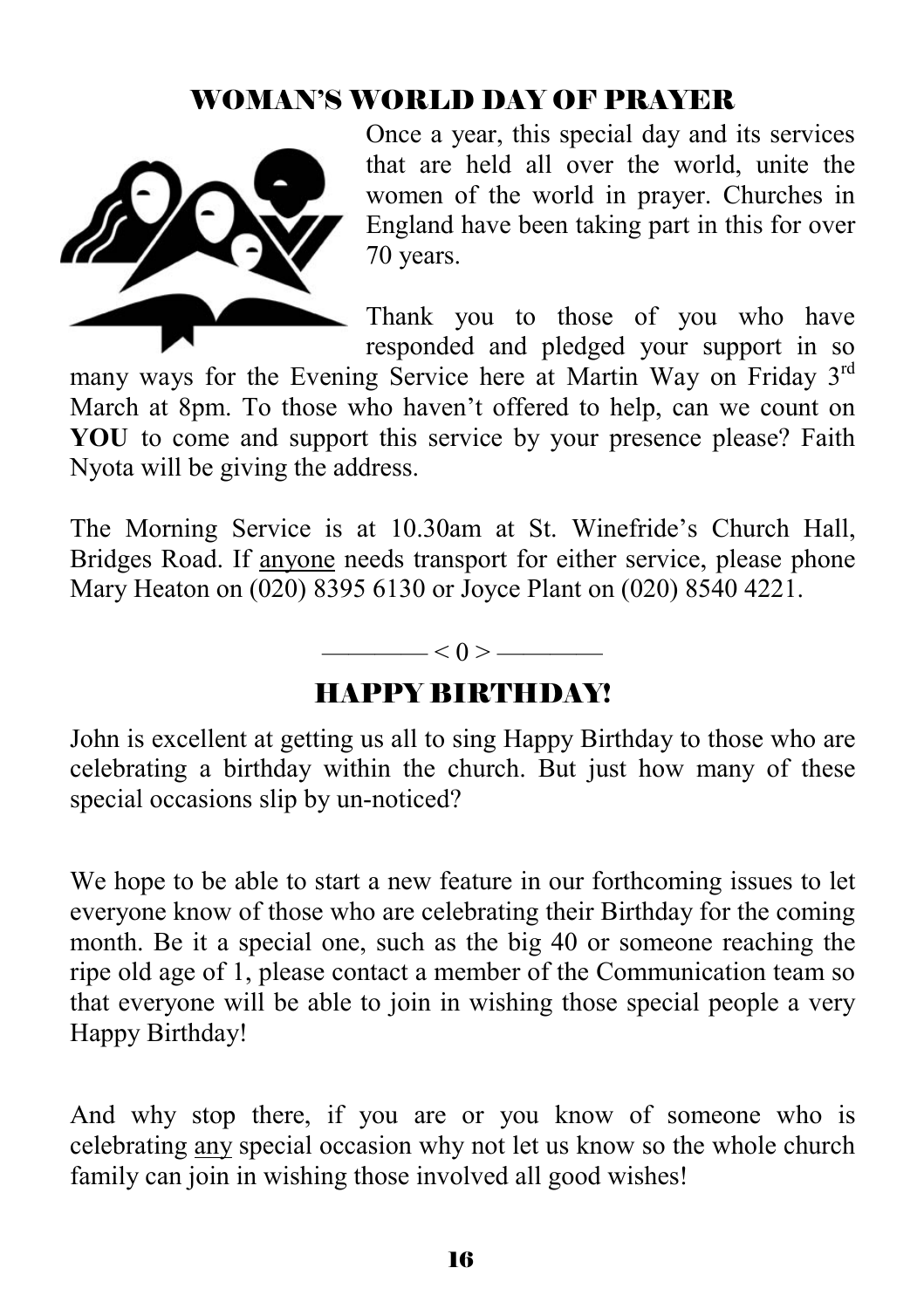# LUNCH WITH GOD

A little boy wanted to meet God. He knew it was a long trip to where God lived, so he packed his backpack with a couple of sandwiches and a can of drink, and started on his journey.

When he had gone a short way he met an old woman, she was sitting in the park just staring at some pigeons. The boy sat down next to her and opened his backpack. He was just about to take a drink when he noticed the old lady looked hungry, so he offered her one of his sandwiches. She gratefully accepted and smiled at him. Her smile was so pretty that the boy wanted to see it again, so he offered her a drink. Again, she smiled at him. The boy was delighted!

They sat there all afternoon eating and smiling, and they never said a word. As it grew dark, the boy realised how tired he was and got up to leave, but before he had gone a few steps, he turned around, ran back to the old woman and gave her a hug. She gave him her biggest smile ever.

When the boy got home, his mother was surprised by the look of joy on his face. She asked him, "What did you do today that made you so happy?" He replied, "I had lunch with God!" But before his mother could respond, he added, "You know what? She has the most beautiful smile I've ever seen!"

Meanwhile, the old woman, also radiant with joy, returned home. Her son was stunned by the look of peace on her face and asked, "Mother, what did you do today that made you so happy?" She replied, "I ate sandwiches in the park with God." Before her son responded, she added, "You know, he's much younger than I expected!"

Too often we underestimate the power of a touch, a smile, a kind word, a listening ear, an honest compliment, or the smallest act of caring, all of which have the potential to turn a life around.

Remember, we don't know what God will look like. People come into our lives for a reason, a season or a lifetime.

*St Cuthbert Wells Newsletter March 2005*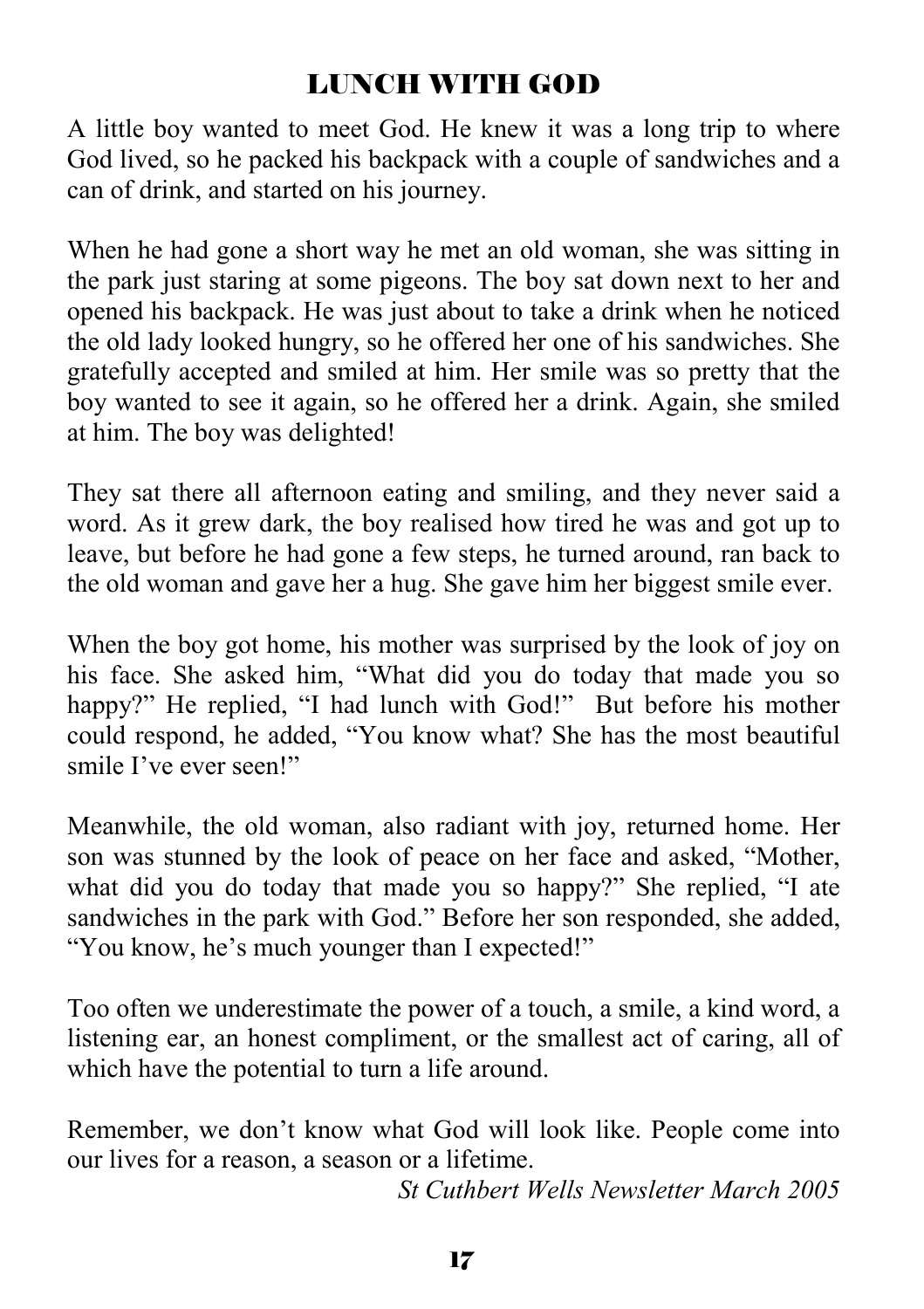# CHURCH DIARY FOR FEBRUARY

| Thurs 2    | 7.15 pm            | Alpha Course                                                                |
|------------|--------------------|-----------------------------------------------------------------------------|
| 5<br>Sun   | 10.30 am           | Morning Service led by Rev John Nyota                                       |
|            | $6.30 \text{ pm}$  | Communion Service led by Rev John Nyota                                     |
| Mon<br>6   | 2.45 pm            | Fellowship - Pauline Riley                                                  |
| Tue<br>7   | $10-12$ pm         | Coffee and Chat                                                             |
|            | $8.00 \text{ pm}$  | Time for Prayer                                                             |
| Weds 8     | 7.45 pm            | Midways Group – When I bumped into $God -$<br>Moira Bailey                  |
| Thurs 9    | 7.15 pm            | Alpha Course                                                                |
| Fri<br>10  | $12.30 \text{ pm}$ | Luncheon Club                                                               |
| Sun<br>-12 | 10.30 am           | Communion Service led by Rev Michael Meech                                  |
| Mon 13     | 3.45 pm            | Fellowship                                                                  |
| Tue 14     | $10-12$ pm         | Coffee and Chat                                                             |
|            | $8.00 \text{ pm}$  | Time for Prayer                                                             |
| Thurs 16   | 7.15 pm            | Alpha Course                                                                |
| Sat<br>18  | $3.00 \text{ pm}$  | <b>SIGMA</b> Presentation                                                   |
| 19<br>Sun  | $10.30$ am         | Praise Service led by Brenda Cannon                                         |
|            | $7.00 \text{ pm}$  | <b>SIGMA</b> Presentation                                                   |
| Mon 20     | 2.45 pm            | Fellowship - Bill Cox                                                       |
|            | $8.00 \text{ pm}$  | Finance & Property Committee                                                |
|            | Tue 21 10-12 noon  | Coffee and Chat                                                             |
|            | $7.30 \text{ pm}$  | Men's Supper Club $-$ D.S. Mark Lilley<br>City of London Police Fraud Squad |
|            | $8.00 \text{ pm}$  | Time for Prayer                                                             |
| Weds 22    | 7.45 pm            | Midways Group - Member's Evening Quiz                                       |
|            | $7.00 \text{ pm}$  | Circuit Meeting at Stoneleigh                                               |
| Thurs 23   | $7.15 \text{ pm}$  | Alpha Course                                                                |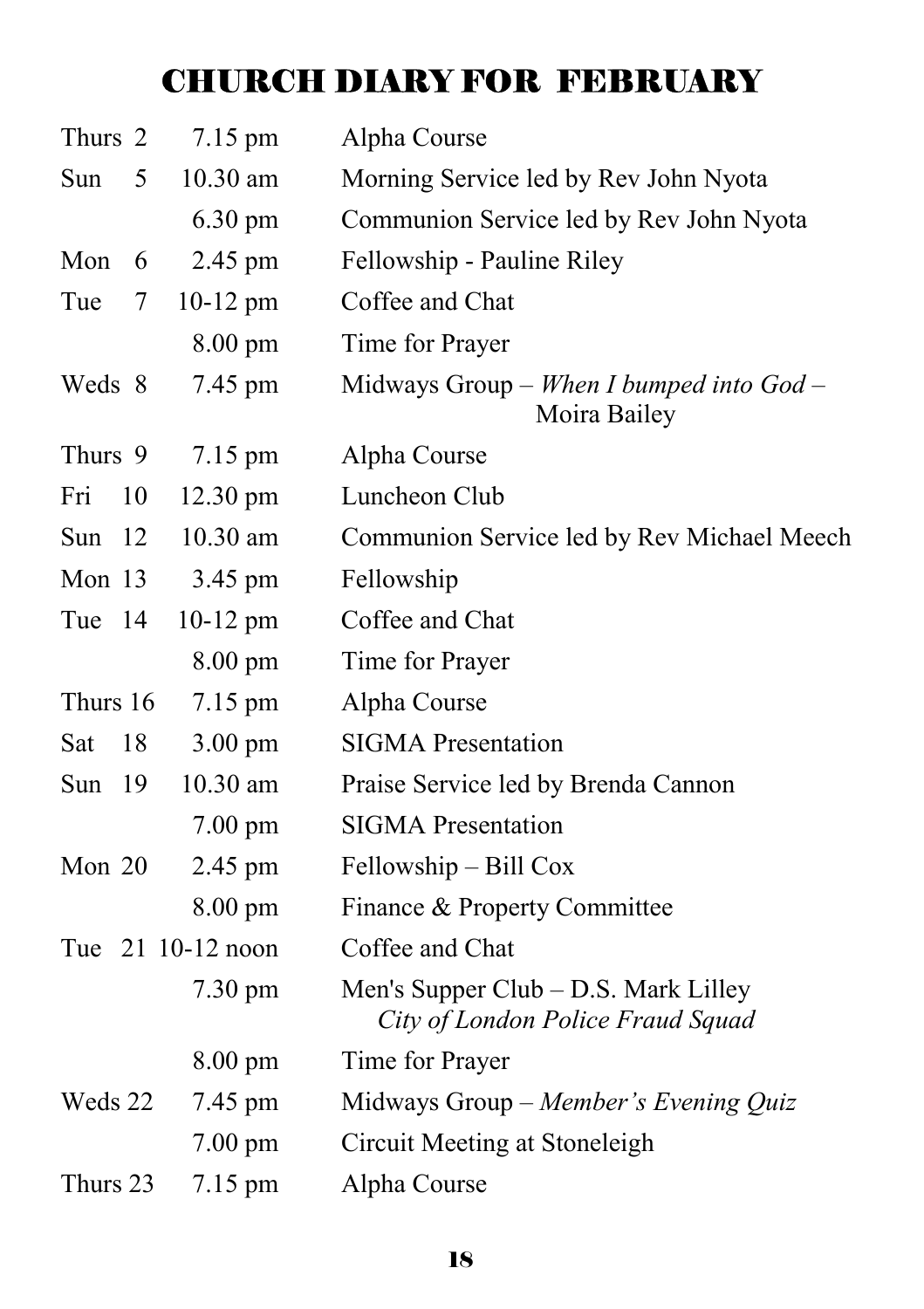|  | Fri 24 12.30 pm                                 | Luncheon Club                           |
|--|-------------------------------------------------|-----------------------------------------|
|  | Sun $26$ 10.30 am                               | Morning Service led by Dr Arthur Miller |
|  | Mon $27 \frac{3.45 \text{ pm}}{2.5 \text{ pm}}$ | Fellowship                              |
|  | Tue $28$ 10-12 pm                               | Coffee and Chat                         |
|  |                                                 | 8.00 pm Time for Prayer                 |

*Please refer to the Website (www.martinway.org.uk) or Weekly Notice Sheet for any additional information*



# RESISTING TYRANNY AN EXHIBITION

CELEBRATING DIETRICH BONHOEFFER METHODIST CENTRAL HALL, WESTMINSTER

 **26 January -19 February 2006** 

 10.00-4.00 Monday to Saturday Late Night Thursday 'til 8.00

An exhibition of painting, sculpture, icons, fabrics and woodcarving by artists exploring the legacy of Bonhoeffer, reflecting upon German/Jewish memory and or celebrating a freedom beyond the reach of some of their ancestors.

Dietrich Bonhoeffer was a remarkable man who lived during a truly remarkable period in German history. During his short life he experienced two major wars and dramatic changes in German life.

The rise of the Nazi regime and the complicity of the Church to it, filled Bonhoeffer with dread and he worked tirelessly against the Germanisation of the Church and the Nazi regime which, in the end, arrested and executed him in 1945 aged 39.

> *Organised by Colloquy and Methodist Central Hall, Westminster. Assisted by Amnesty International*